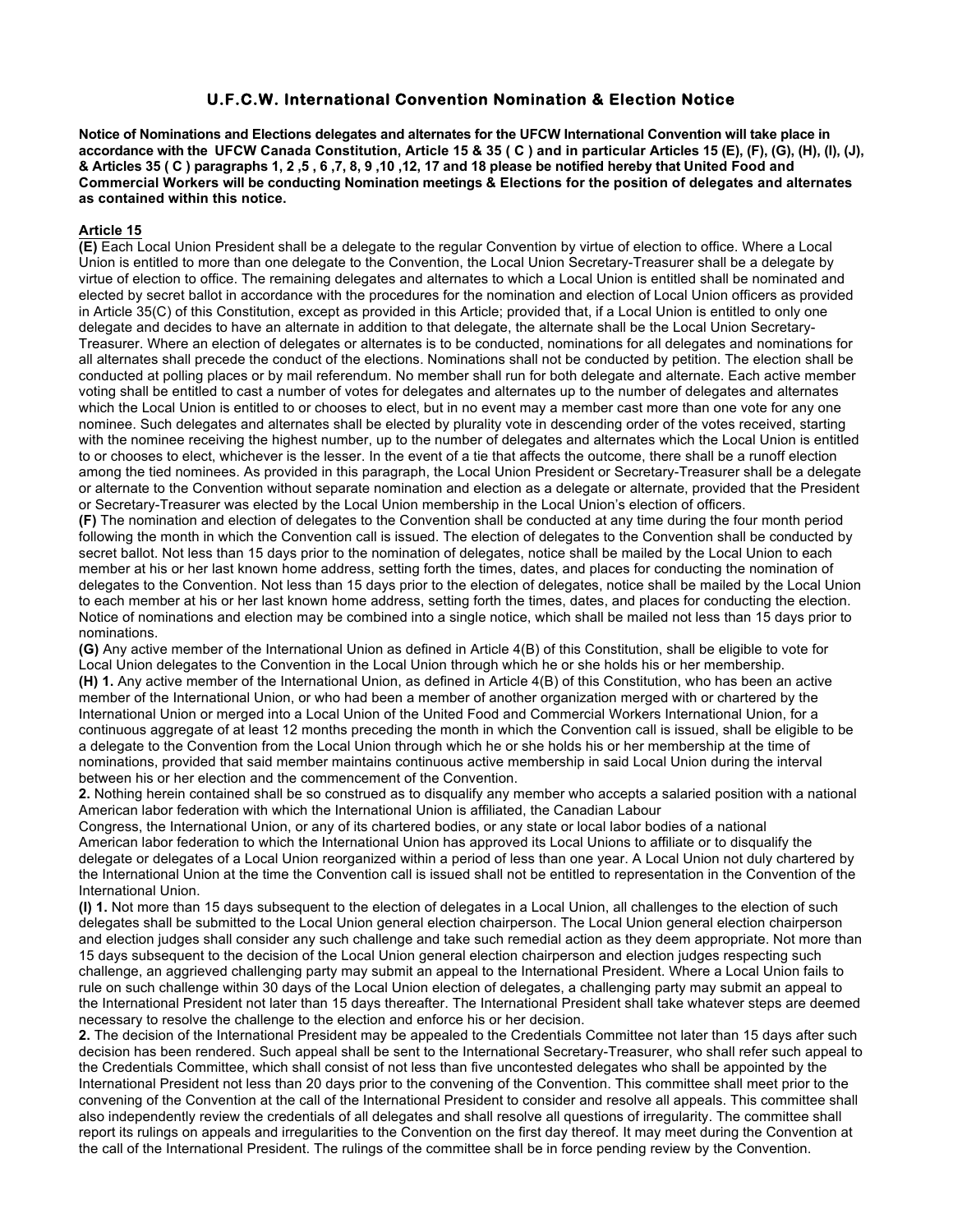**3.** Any challenge or appeal which could have been presented in compliance with these filing requirements, but was not, shall be deemed to have been waived.

**(J)** The ballots and all other records pertaining to the nomination and election of delegates, including the membership mailing lists which were used to send the notices of the nomination and election of delegates, shall be preserved for not less than one year by the Local Union President.

#### **ARTICLE 35**

**(C) 1.** Nominations shall be conducted during the six-month period preceding the expiration of the term of office. Not less than 15 days prior to nominations, notice shall be mailed by the Local Union to each member at his or her last known home address, setting forth the times, dates, and places for conducting the nominations. The nominations shall be conducted at such times and places as will afford all active members a reasonable opportunity to nominate.

**2.** Elections shall be conducted during the six month period preceding the expiration of the term of office, as provided in the Local Union's bylaws. Not less than 15 days prior to elections, notice shall be mailed by the Local Union to each member at his or her last known home address, setting forth the times, dates, and places for conducting the election. The elections shall be conducted at such times and places as will afford all active members a reasonable opportunity to vote. If the Local Union members are so widely dispersed that they must travel an unreasonable distance to vote at a single polling place, the Local Union shall provide for multiple polling places. Any active member in the Local Union, as defined in Article 4(B) of this Constitution, shall be eligible to vote in the Local Union's elections.

**5.** The Local Union President shall select a general chairperson, who shall be a member of the United Food and Commercial Workers, to supervise the conduct of the nominations and election and not less than three members to act as election judges to assist the general chairperson. The general chairperson and election judges, who together shall constitute the election committee, shall not be candidates for Local Union office. The general chairperson shall establish the applicable dates, times, places, manner, and procedures for the nominations and election. The election committee shall maintain custody of all ballots and election registers during the conduct of the elections. Where multiple polling places are used, at least one election judge or the general chairperson shall supervise the election at each polling place. **6.** Each eligible member desiring to vote shall sign an election register authorized by the general chairperson of the election. The voter shall be given a ballot authorized by the general chairperson and shall be provided an opportunity to vote his or her ballot in secrecy. Ballots shall bear no number or marks which might identify the voter. After marking his or her ballot, the voter shall fold and place it in a secured ballot receptacle provided by the election committee. Alternative procedures for voting by machine, adequate to ensure the secrecy of the ballot, may be provided. Candidates may have observers, who shall be active members of the Local Union. Adequate safeguards to ensure a fair election shall be provided by the Local Union officers and election officials.

**7.** Where the election is conducted at a single polling place, the results shall be tallied and recorded by the general chairperson of the election and the election judges at the close of the voting.

**8.** Where the election is conducted at multiple times or polling places, the general chairperson of the election and not less than three election judges designated by the general chairperson shall meet not later than the second day following the last day on which the election was held and at a time and place to be specified by the general chairperson to tally and record the results of the election. As may be determined by the general chairperson prior to the balloting, the ballots may be counted at the close of each polling place, provided that, the general chairperson or at least one election judge is present, and provided further, that the general chairperson and not less than three election judges designated by the general chairperson shall tally and record the final results of the election as provided above in this paragraph.

**9.** The general chairperson of the election may determine to conduct the election by a mail referendum in its entirety or in outlying areas in lieu of or in addition to the election procedures specified in Article 35(C). If a mail referendum is conducted, members shall be provided with two envelopes for returning mail ballots, one of which shall be a secret ballot envelope with no identifying number or marks, and the other of which shall be a ballot return envelope which shall be pre-addressed to a post office box used solely for the purpose of the mail referendum and which shall either contain a label with the member's name and address or clearly ask the member to print his or her name and address. The general chairperson shall establish a deadline for the receipt of return mail ballots, which shall be no earlier than 15 days or later than 30 days after the date upon which the ballots are mailed to the members; provided that, if separate notice setting forth the manner and the dates that the ballots will be sent to the membership and that the return mail ballots must be received has not previously been mailed to each member at his or her last known home address, the receipt deadline shall be no earlier than 20 days after the date upon which the ballots are mailed to the members. On the day of the receipt deadline, after 12:00 noon, at least two members of the election committee shall together pick up the mail ballots and return them unopened to the place specified by the general chairperson, and thereupon the election committee shall open and count the ballots. If only a portion of the election is conducted by mail ballot, the receipt deadline shall be within the limits provided above and, in addition, the same as the date established for the close of voting in the non-mail portion of the election, and the election committee shall open and count the mail ballots following the close of voting in the non-mail portion that day. Adequate safeguards to ensure the secrecy of each voter's ballot and the fairness of the mail referendum shall be provided by the Local Union officers and election officials. **10.** Write-in candidates and proxy voting shall not be permitted.

**12.** When nominations have been completed and there are unopposed candidates, such unopposed candidates shall be deemed elected by acclamation.

**17.** No funds of the International Union or any of its chartered bodies shall be used to promote the candidacy of any person for any elective office within any chartered body.

**18.** No publications sponsored by or supported by the International Union or any chartered body shall be used to promote the candidacy of any person for elective office within any chartered body.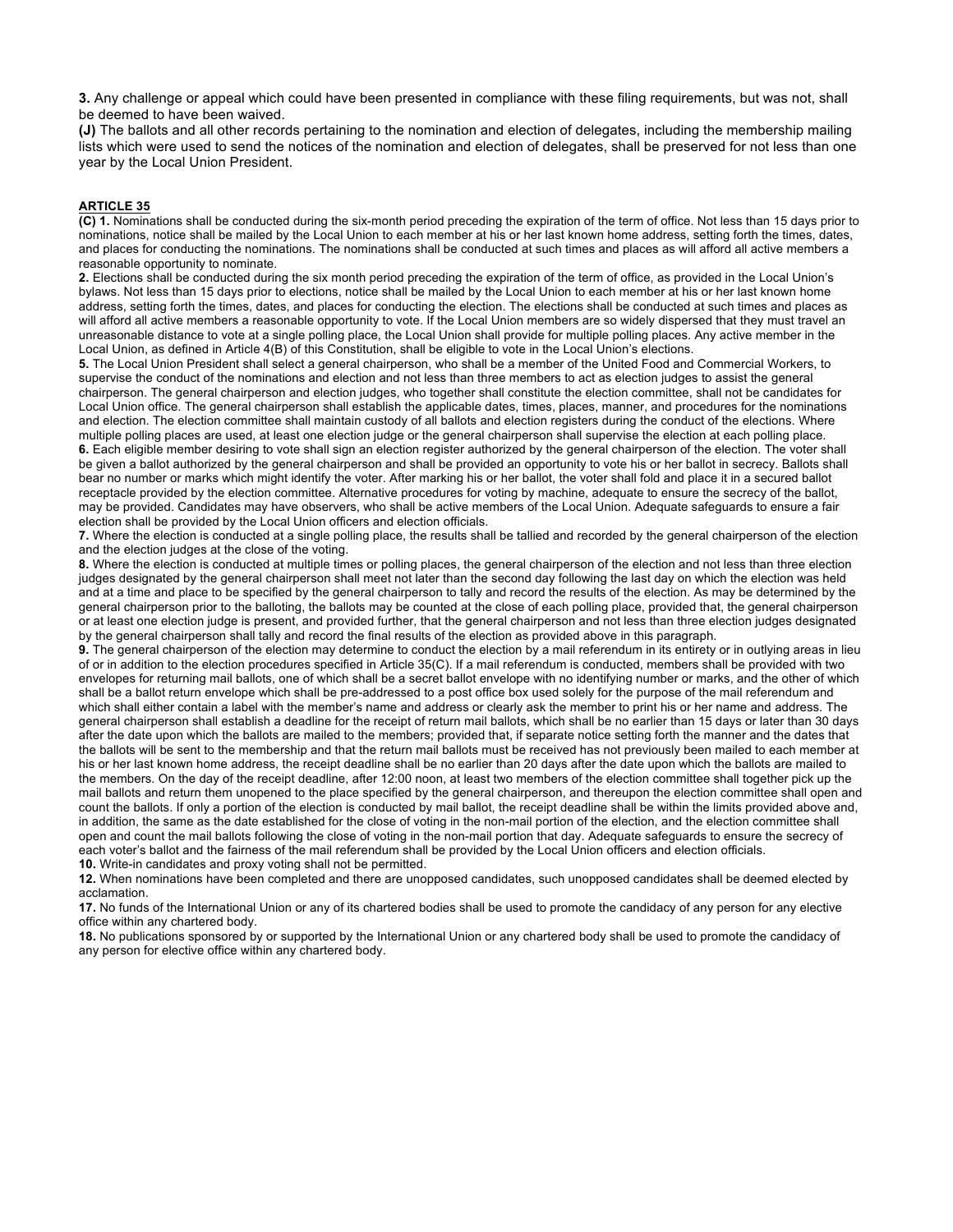# **International Convention Nominations**

| <b>Date</b>       | <b>Time</b>        | <b>Location</b>             | <b>Facility</b>                                              | <b>Meeting Rooms</b>   |
|-------------------|--------------------|-----------------------------|--------------------------------------------------------------|------------------------|
| November 20, 2017 | 11:00 am & 7:00 pm | Calgary                     | Calgary 401 Office<br>#100, 46 Hopewell Way                  | B13 Hall Jack McMorran |
| November 20, 2017 | 10:00 am & 4:00 pm | Wapasu Main/East<br>(Civeo) | On-site                                                      | See Union Board        |
| November 20, 2017 | 1:00 pm & 7:00 pm  | Wapasu West<br>(Civeo)      | On-site                                                      | See Union Board        |
| November 20, 2017 | 11:00 am & 2:00 pm | Kaybob Lodge (Civeo)        | On-site                                                      | See Union Board        |
| November 21, 2017 | 11:00 am & 7:00 pm | <b>Grande Prairie</b>       | Holiday Inn Express<br>10226 117 Avenue                      | <b>Meeting Room</b>    |
| November 21, 2017 | 11:00 am & 7:00 pm | <b>High River</b>           | <b>Highwood Memorial Centre</b><br>128 5 <sup>th</sup> Ave W | <b>Windmill Room</b>   |
| November 21, 2017 | 11:00 am & 7:00 pm | Lethbridge                  | Lethbridge Office<br>#104, 3305 - 18 Avenue N                | Labour Council Office  |
| November 22, 2017 | 10:00 am & 4:00 pm | Athabasca Lodge (Civeo)     | On-site                                                      | See Union Board        |
| November 22, 2017 | 1:00 pm & 7:00 pm  | <b>BREL</b> (Civeo)         | On-site                                                      | See Union Board        |
| November 22, 2017 | 11:00 am & 7:00 pm | Canmore                     | Holiday Inn Canmore<br>1 Silvertip Trail                     | Rundle Room            |
| November 22, 2017 | 11:00 am & 7:00 pm | Taber                       | Heritage Inn<br>4830 - 46 Avenue, Hwy #3                     | Boardroom              |
| November 23, 2017 | 11:00 am & 7:00 pm | Fort McMurray               | Stonebridge Hotel<br>9713 Hardin Street                      | Clearwater Room        |
| November 23, 2017 | 11:00 am & 7:00 pm | Edmonton                    | Edmonton 401 Office<br>14040 - 128 Avenue                    | Front Conference Room  |
| November 23, 2017 | 11:00 am & 7:00 pm | <b>Medicine Hat</b>         | <b>Holiday Inn Express</b><br>9 Strachan Bay SE              | Cactus Room            |
| November 24, 2017 | 11:00 am & 7:00 pm | Banff                       | <b>Banff Caribou Lodge</b><br>521 Banff Ave                  | <b>Tundra Room</b>     |
| November 24, 2017 | 11:00 am & 7:00 pm | <b>Brooks</b>               | Brooks 401 Office<br>(631A Sutherland Drive East             | Office                 |
| November 24, 2017 | 11:00 am & 4:00 pm | Conklin (Civeo)             | On-site                                                      | See Union Board        |
| November 26, 2017 | 11:00 am & 7:00 pm | Hinton                      | Holiday Inn<br>393 Gregg Ave                                 | Baraka Room            |
| November 27, 2017 | 11:00 am & 7:00 pm | Athabasca                   | Days Inn Athabasca<br>2805 48 Ave                            | Party Room             |
| November 28, 2017 | 11:00 am & 7:00 pm | Trochu                      | <b>Trochu Community Centre</b><br>215 Northfield Rd          | Sunterra Room          |
| November 28, 2017 | 11:00 am & 7:00 pm | Lloydminster                | Holiday Inn & Suites<br>5612 44 Street                       | Saskatchewan Room      |
| November 29, 2017 | 11:00 am & 7:00 pm | Red Deer                    | Baymont Inn & Suites<br>$4311 - 49$ Avenue                   | Sylvan Lake Room       |
| November 29, 2017 | 11:00 am & 7:00 pm | Camrose                     | Ramada Camrose<br>4702 73 Street                             | <b>Meeting Room</b>    |

You can be nominated at any of the above listed locations. Meetings will start at the above listed times. As a point of clarity there are two (2) times for meeting per location- nomination meetings will not be open all day long.

*An active member in his or her Local Union at the time nominations are held, who has been an active member of the International Union continuously since September 2016 (or who had been a member of another organization merged with or chartered by the International Union or merged into another UFCW Local Union since that date- September 2016), is eligible to be a delegate or alternate to the Convention, provided he or she maintains membership in the Local Union through April 23, 2018.*